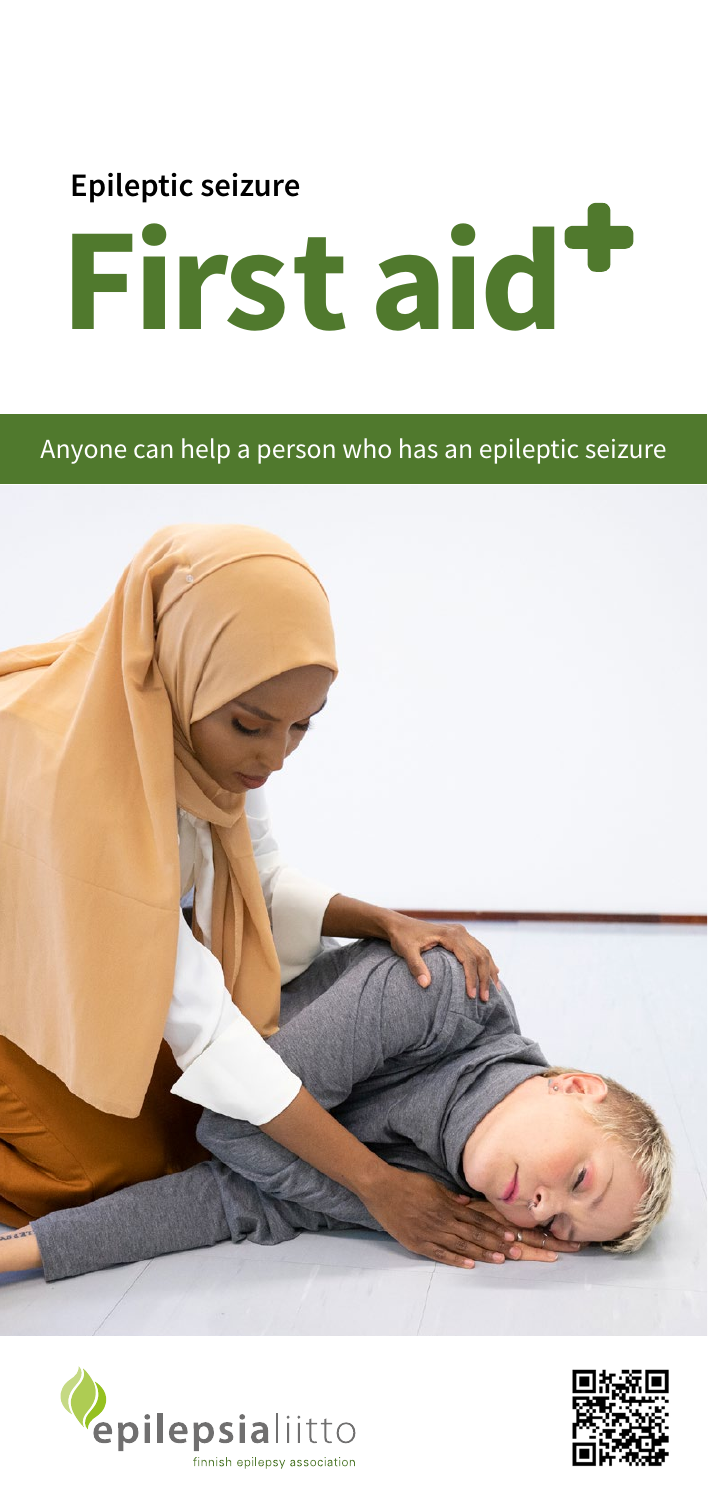## **Epileptic seizure First aid**

An epileptic seizure is caused by a transient disorder of the electric activity of the brain.

A seizure disturbs the normal behavior of the person. The symptoms of the seizure depend on the location of the deviating electric discharge in the brain. The most common types of seizures which require immediate treatment are seizures with convulsions and seizures with impaired awareness.

Seizures usually last only a few minutes and pass by themselves. If a seizure is prolonged or recurs so soon that the person does not fully recover in between, one should call the emergency number 112.

Some people with epilepsy carry a necklace or a bracelet indicating that they have epilepsy.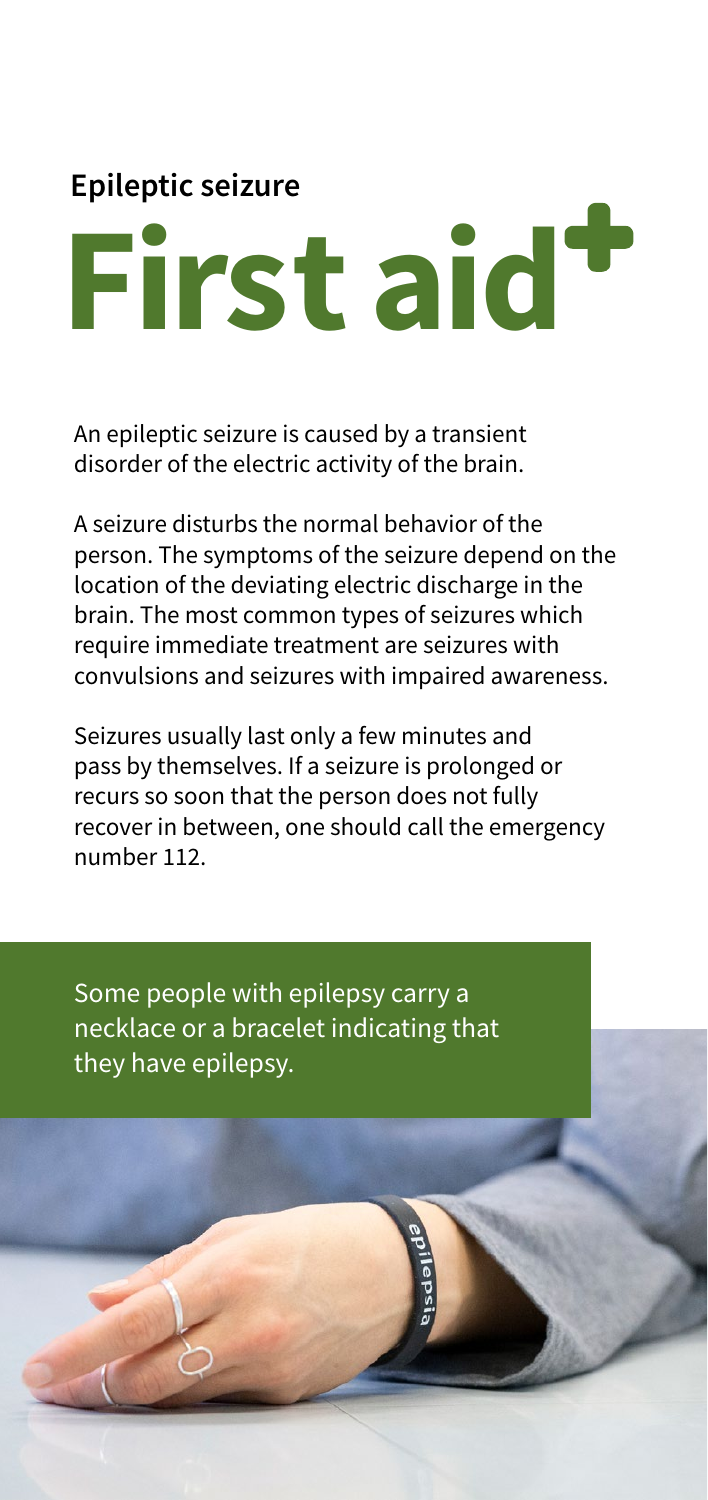Anyone can help a person who has an epileptic seizure. No special skills are required to provide first aid.

LEZEY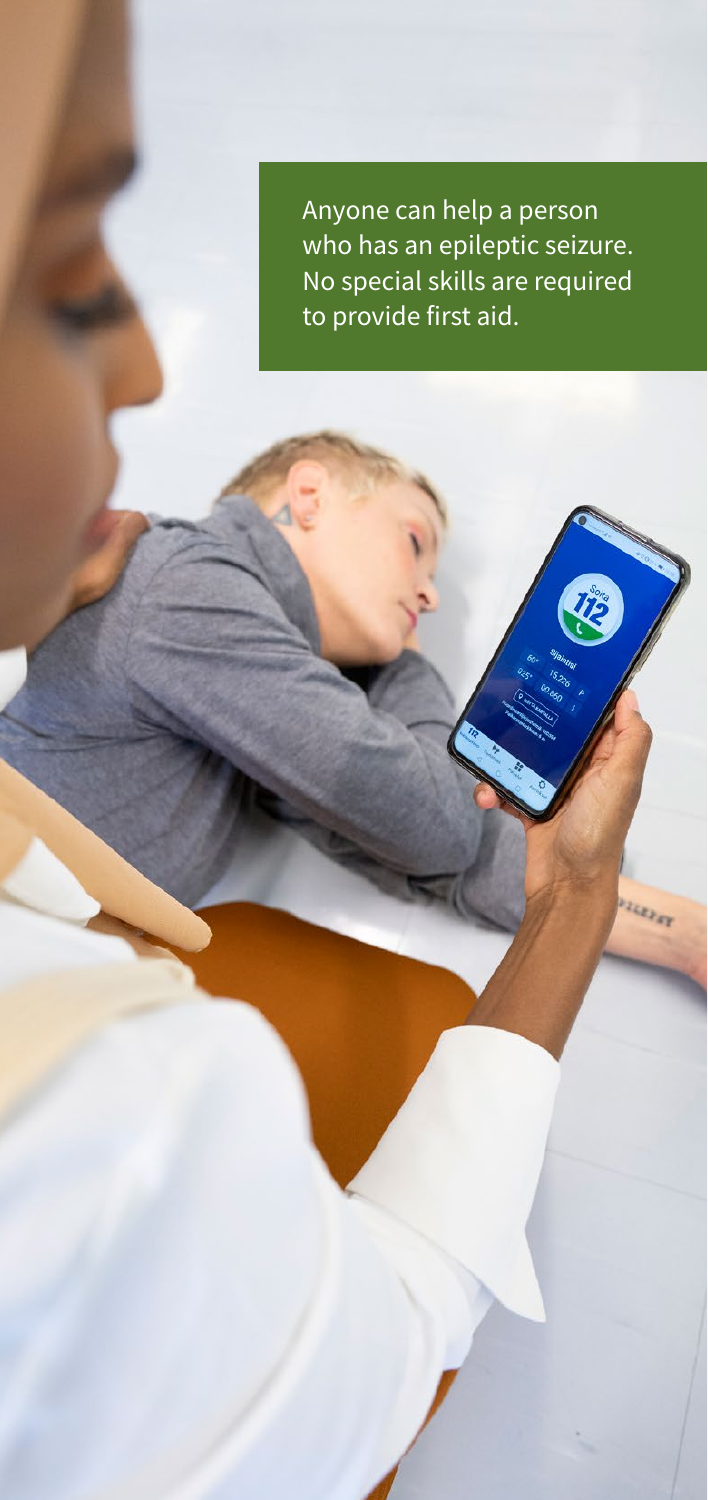## **Seizures with convulsions and loss of consciousness**

The person loses consciousness, falls and his body stiffens. He may bite his tongue or cheek resulting in bleeding from the mouth. The stiffening is followed by jerks. Breathing may be paused for a few seconds and saliva or foam may flow from the mouth. After the seizure the person is usually tired and may sleep but can, however, be waked up.

- 1. Remain calm.
- 2. Do not attempt to prevent the convulsions, but make sure that the person does not hit his head (place for example a cushion under the head) or otherwise injure himself. Seizures usually last only 1−2 minutes.
- 3. Do not place anything in the mouth, as it will hamper breathing.
- 4. Place the person on his side as soon as the convulsions tail off. This way, the airways will remain open and saliva and foam come out of the mouth.
- 5. Make sure that the person is able to breathe freely, and you can feel the air flow.
- 6. Call the emergency number if the seizure lasts more than 5 minutes or the seizure recurs before the person has recovered from the previous seizure. If you do not know whether the person has epilepsy, call the emergency number 112 after the first aid.
- 7. Make sure that the person has not injured himself and has recovered fully, can answer questions and knows where he is going before leaving him. Call the emergency number if the person is breathing poorly, has not recovered or has injured himself during the seizure.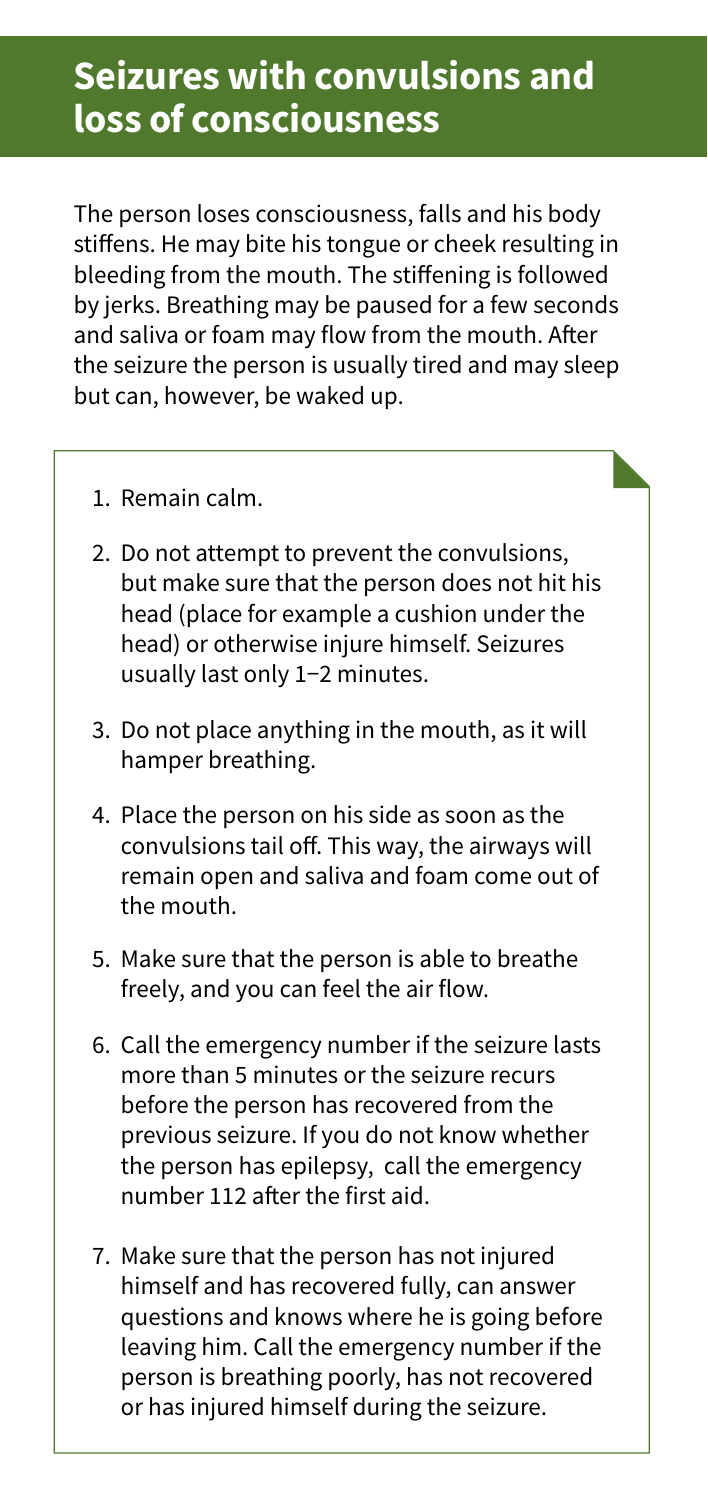During the seizure, the person may be confused and is not fully aware of his surroundings. He may repeat the same mechanical movement, for example, walk aimlessly, rub his hands, pick at his clothes or smack his lips. He seems not to understand what is happening and cannot answer questions properly.

- 1. Remain close to the person and, if necessary, try to guide him in such a way that he does not harm himself. A seizure will usually last only a few minutes.
- 2. Do not try to prevent the person from moving, as he is likely to resist you.
- 3. Allow the seizure to pass by itself. If it does not stop within 5 minutes, call the emergency number.
- 4. Make sure that the person has properly recovered, answers questions and knows where he is going before leaving him.

Call the emergency number if the person has injured himself during the seizure.

If you are not sure what to do, call the emergency number

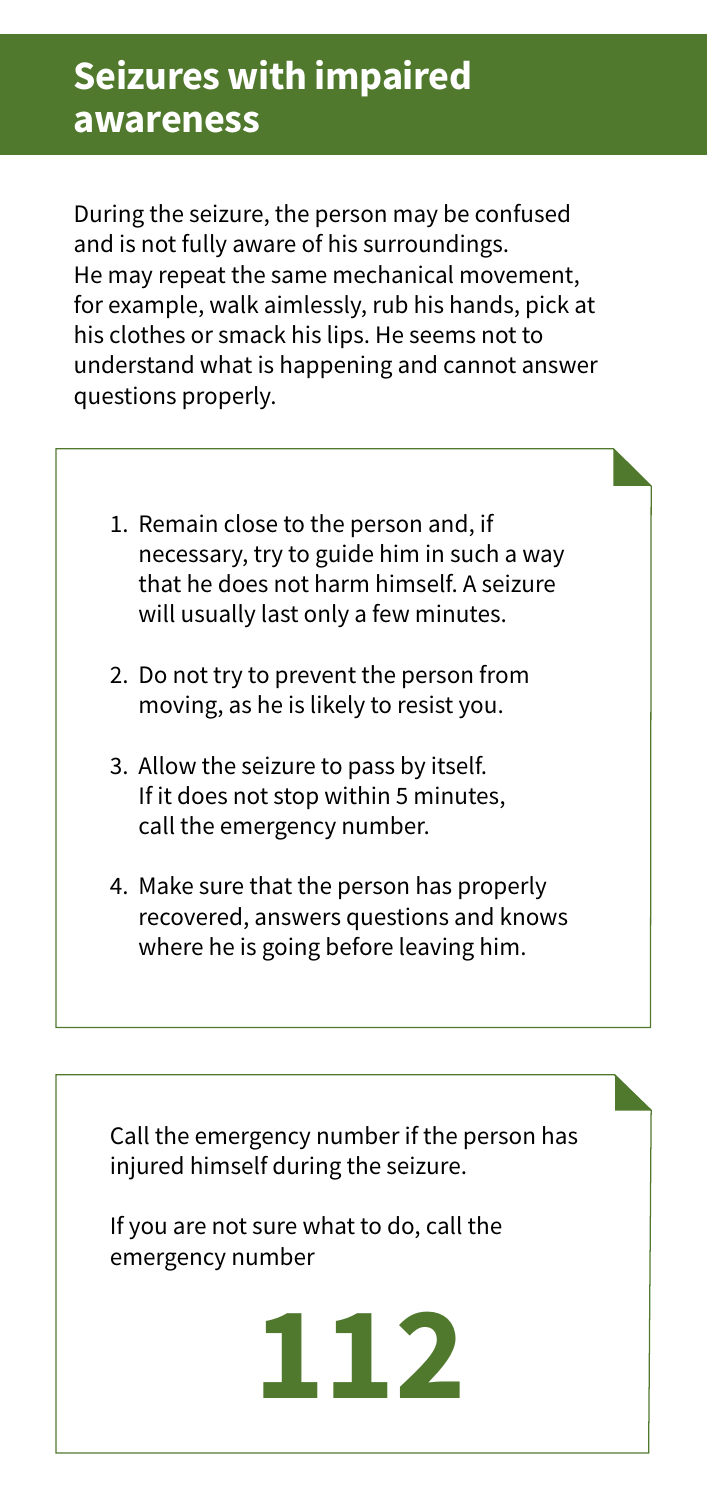Make sure that the person has properly recovered, answers questions and knows where he is going before leaving him.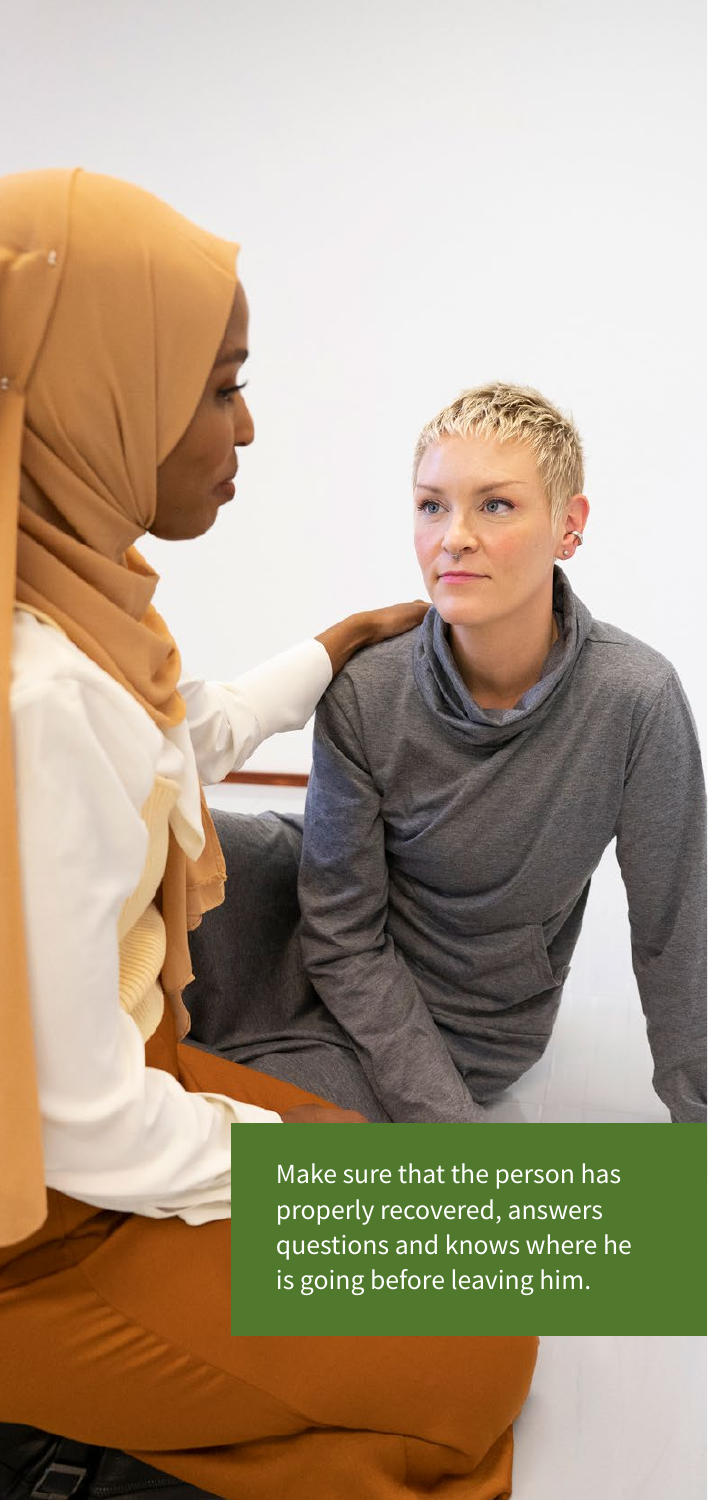## **Emergency medication for prolonged seizures**

A vast majority (> 90 %) of epileptic seizures pass by themselves within 1 to 4 minutes. They do not require any specific action or special medical treatment at the scene. Epilepsy is treated with long term preventative medication which is enhanced if a person still has seizures regardless of the medication.

Epileptic seizures are considered to be prolonged if they last more than 5 minutes or if they recur before the person has recovered from the previous seizure. If a person is prone to have prolonged seizures, emergency medication may be prescribed. The emergency medications used are diazepam enemas and midazolam solutions to be administered to the inner cheek. The medication is prescribed by a doctor and the correct use of the emergency medication is instructed by the doctor or the nurse.

The emergency medication should be given only by somebody who knows how to give the medication properly, who knows the person who is having the seizure and knows the instructions when to give the emergency medication. This person can be, for example, a family member, worker in a day care or school or in a nursing home.

If the seizure continues after the emergency medication, the emergency number 112 should be called and the person should be taken to a hospital.

Emergency medication is not prescribed for persons whose epilepsy is in good control. If seizures reappear after a long seizure free period, it is best that the person contacts his doctor for checking of the long-term medication.